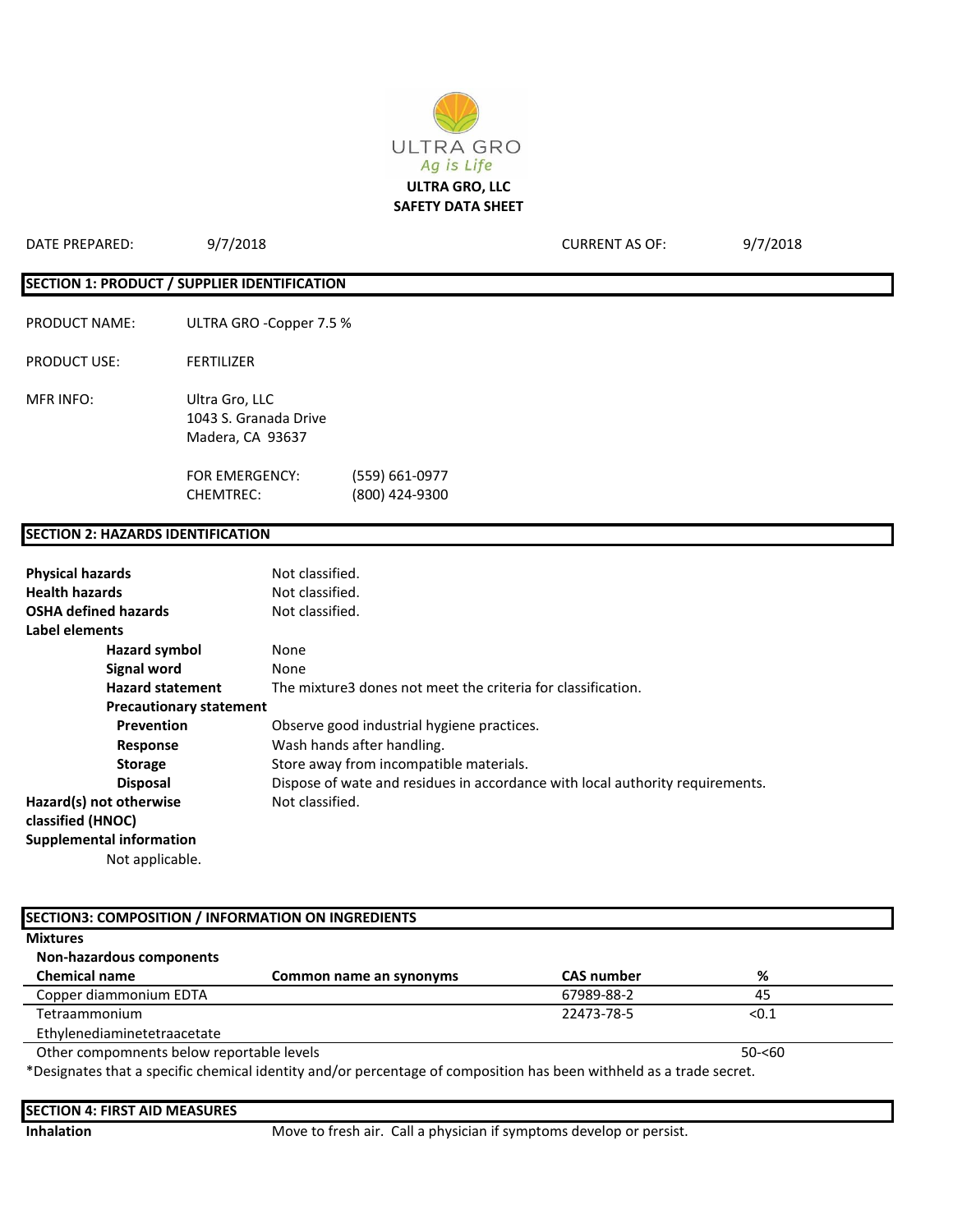| <b>Skin contact</b>            | Wash off with soap and water. Get medical attention if irritation develops                |  |  |
|--------------------------------|-------------------------------------------------------------------------------------------|--|--|
|                                | and persist.                                                                              |  |  |
| Eye contact                    | Rinse with water. Get medical attention ifirritation develops and persists.               |  |  |
| Ingestion                      | Rinse mouth. Get medical attnetion if symptoms occur.                                     |  |  |
| Most important symptoms,       | Direct contact with eyes may cause temporary irritation.                                  |  |  |
| effects, acute and delayed     |                                                                                           |  |  |
| Indication of immediate        | Treat symptomatically.                                                                    |  |  |
| medical attentiona and special |                                                                                           |  |  |
| treatment needed               |                                                                                           |  |  |
| <b>General information</b>     | Ensure that medical personnel are aware of the material(s) involved, and take precautions |  |  |

to protect themselves.

**Suitable Extinguishing media** Water fog. Foam. Dry chemical powder. Carbon dioxide (CO2) **Unsuitable extinguishing media** Do not use water jet as an extinguisher, as this will spread the fire. **Specific hazards arising from** During fire, gases hazardous to health may be formed. **the chemical Special protective equipment** Self-contained breathing apparatus and full protective clothing must **and precautions for firefighters** be worn in case of fire. **Fire fighting equipment/instructions** Move containers from fire area if you can do so without risk. **Specific methods** Move container from fire area if it can be done without risk. Personal precautions, and the state of the Keep unnecessary personnel away. For personal protection see section 8 of **protective equipment** the SDS. **and emergency procedures Methods and materials for** Stop the flow of material, if this is without risk. Dike the spilled **containment and cleaning up Large Spills**: Dike the spilled material, where this is possible. Cover with plastic sheet to prevent spreading. Absorb in vermiculite, dry sand or earth and place in containers. Following product recovery, flush area with water. **Small Spills**: Wipe up with absorbent material (e.g. cloth, fleece). Clean surface thoroughly to remove residual contamination. Never return spills to original containers for re-use. For waste disposal, see section 13 of SDS. **Environmental precautions** Avoid discharge into drains, water courses or onto the ground. **Precautions for safe handling Change Conserve good industrial hygiene practices. Conditions for safe storage, Store in original tightly closed contaoner. Store away from incompatible contact to strong and store in original tightly closed contaoner. Store away from incompatible including any incompatibilities** materials (see Section 10 of the SDS). **SECTION 5: FIREFIGHTING MEASURES SECTION 6: ACCIDENTAL RELEASE MEASURES SECTION 7: HANDLING AND STORAGE**

| <b>Occupational exposure limits</b><br>No exposure limits noted for ingredient(s). |                                                                                                                                                                                                                                                                                                                                                                                                         |  |  |
|------------------------------------------------------------------------------------|---------------------------------------------------------------------------------------------------------------------------------------------------------------------------------------------------------------------------------------------------------------------------------------------------------------------------------------------------------------------------------------------------------|--|--|
| <b>Biological limit values</b>                                                     | No biological exposure limits noted for the ingredient(s).                                                                                                                                                                                                                                                                                                                                              |  |  |
| <b>Appropriate engineering</b><br>controls                                         | Good general ventilation (typically 10 air changes per hour) should be used.<br>Ventilation rates should be matched to conditions. If applicable, use process<br>enclosures, local exhaust ventilation, or other engineering controls to<br>maintain airborne levels below recommended exposure limits. If exposure<br>limits have not been established, maintain aiborn levels to an acceptable level. |  |  |
| Individual protection measures, such as personal protective equiment               |                                                                                                                                                                                                                                                                                                                                                                                                         |  |  |
| Eye/face protection                                                                | If contact is likely, safety glasses with side shields are recommended.                                                                                                                                                                                                                                                                                                                                 |  |  |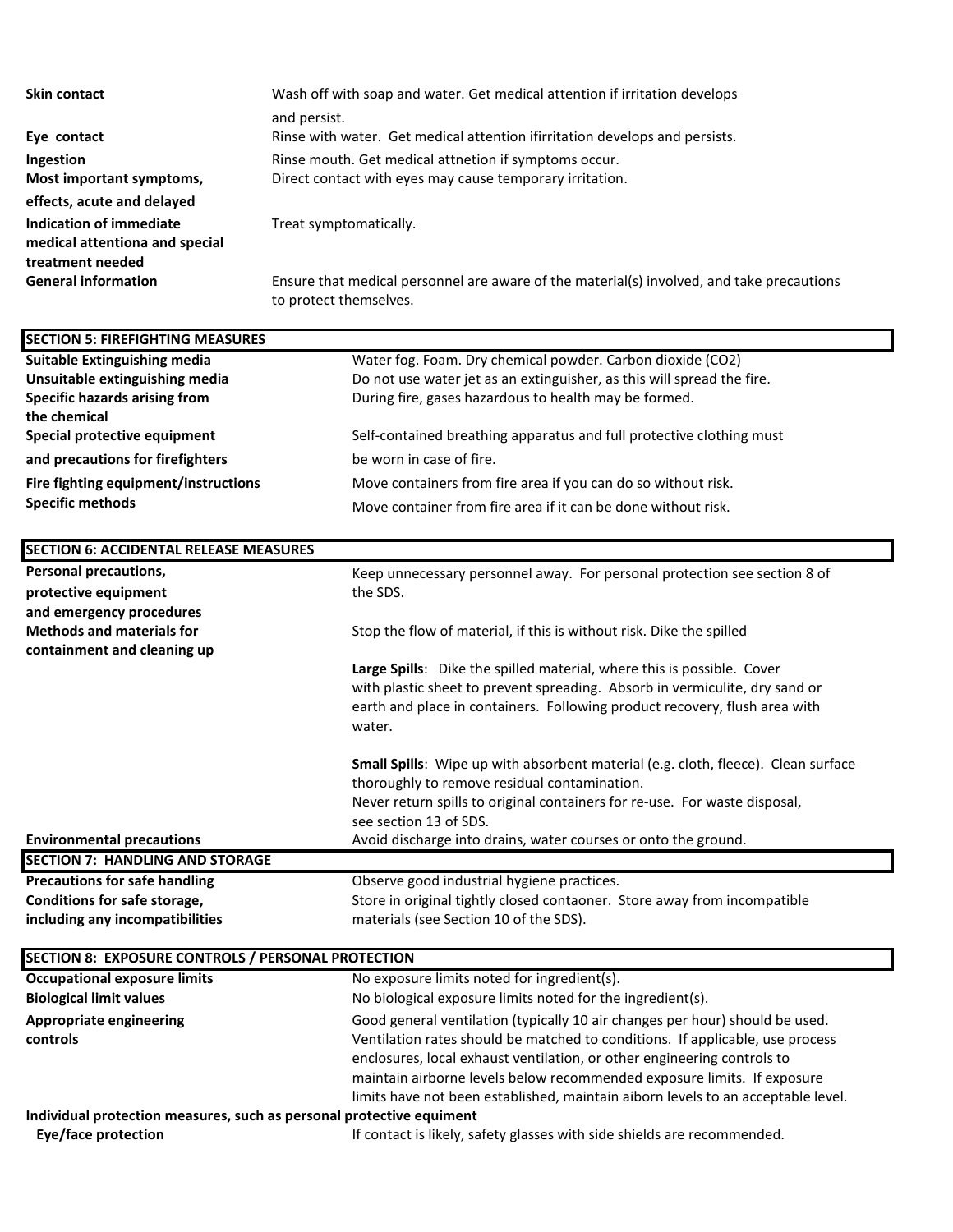| Skin protection               |                                                                          |
|-------------------------------|--------------------------------------------------------------------------|
| <b>Hand protection</b>        | For prolonged or repeated skin contact use suitabel protective gloves.   |
| <b>Other</b>                  | Wear suitable protective clothing.                                       |
| <b>Respiratory protection</b> | In case of insuffcient ventilation, wear suitable respiratory equipment. |
| <b>Thermal hazards</b>        | Wear appropriate thermal protective clothing, when necessary.            |
| <b>General hygiene</b>        | Always observe good personal hygiene measures, such as washing after     |
| considerations                | handling the material and before eating, drinking, and/or smoking.       |
|                               | Routinely wash work clothing and protective equipment to remove          |
|                               | contaminants.                                                            |

## **SECTION 9: PHYSICAL AND CHEMICAL PROPERTIES**

| Appearance                                   |                                |  |
|----------------------------------------------|--------------------------------|--|
| <b>Physical state</b>                        | Liquid                         |  |
| Form                                         | Liquid                         |  |
| Color                                        | Blue                           |  |
| Odor                                         | Slight Ammonical.              |  |
| <b>Odor threshold</b>                        | Not available                  |  |
| pН                                           | 8-Jul                          |  |
| <b>Melting point/freezing</b>                | Not available                  |  |
| Initial boiling point and boiling            | Not available                  |  |
| range                                        |                                |  |
| <b>Flash point</b>                           | Not available                  |  |
| <b>Evaporation rate</b>                      | Not available                  |  |
| <b>Flammability (solid,gas)</b>              | Not applicable                 |  |
| Upper/lower flammability or explosive limits |                                |  |
| <b>Flammability limit-lower</b>              | Not available                  |  |
| %                                            |                                |  |
| %                                            |                                |  |
| <b>Explosive limit-lower%</b>                | Not available                  |  |
| <b>Explosive limit-upper %</b>               | Not available                  |  |
| Vapor pressure                               | 0 hPa estimated                |  |
| <b>Vapor density</b>                         | Not available                  |  |
| <b>Relative density</b>                      | 1.26-1.28 g/cm3 @ 68 degrees F |  |
| Solubility (ies)                             | 100%                           |  |
| <b>Partition coefficient</b>                 | Not available                  |  |
| (n-octanol/water)                            |                                |  |
| <b>Auto-ignition temperature</b>             | Not available                  |  |
| <b>Decompositon temperature</b>              | Not available                  |  |
| <b>Viscosity</b>                             | Not available                  |  |
| <b>Other information</b>                     |                                |  |
| <b>Percent volatile</b>                      | 79.4 % as water estimated      |  |
| pH in aqueous solution                       | 8-Jul                          |  |
| Pounds per gallon                            | 10.54 - 10.68 @ 68 degrees F   |  |
| <b>Shelf life</b>                            | >2 years                       |  |
| <b>Specific gravity</b>                      | 1.26 - 1.28 @ 68 degrees F     |  |
|                                              |                                |  |

### **SECTION 10: STABILITY AND REACTIVITY**

| Reactivity                     | The product is stable and non-reactive under normal conditions of use, storage and |  |  |
|--------------------------------|------------------------------------------------------------------------------------|--|--|
|                                | transport.                                                                         |  |  |
| <b>Chemical stability</b>      | Material is stable under normal conditions.                                        |  |  |
| <b>Possibilty of hazardous</b> | No dangerous reaction known under conditions of normal use.                        |  |  |
| reactions                      |                                                                                    |  |  |
| <b>Conditions to avoid</b>     | Contact with incompatible materials.                                               |  |  |
| Incompatible materials         | Strong oxidizing agents.                                                           |  |  |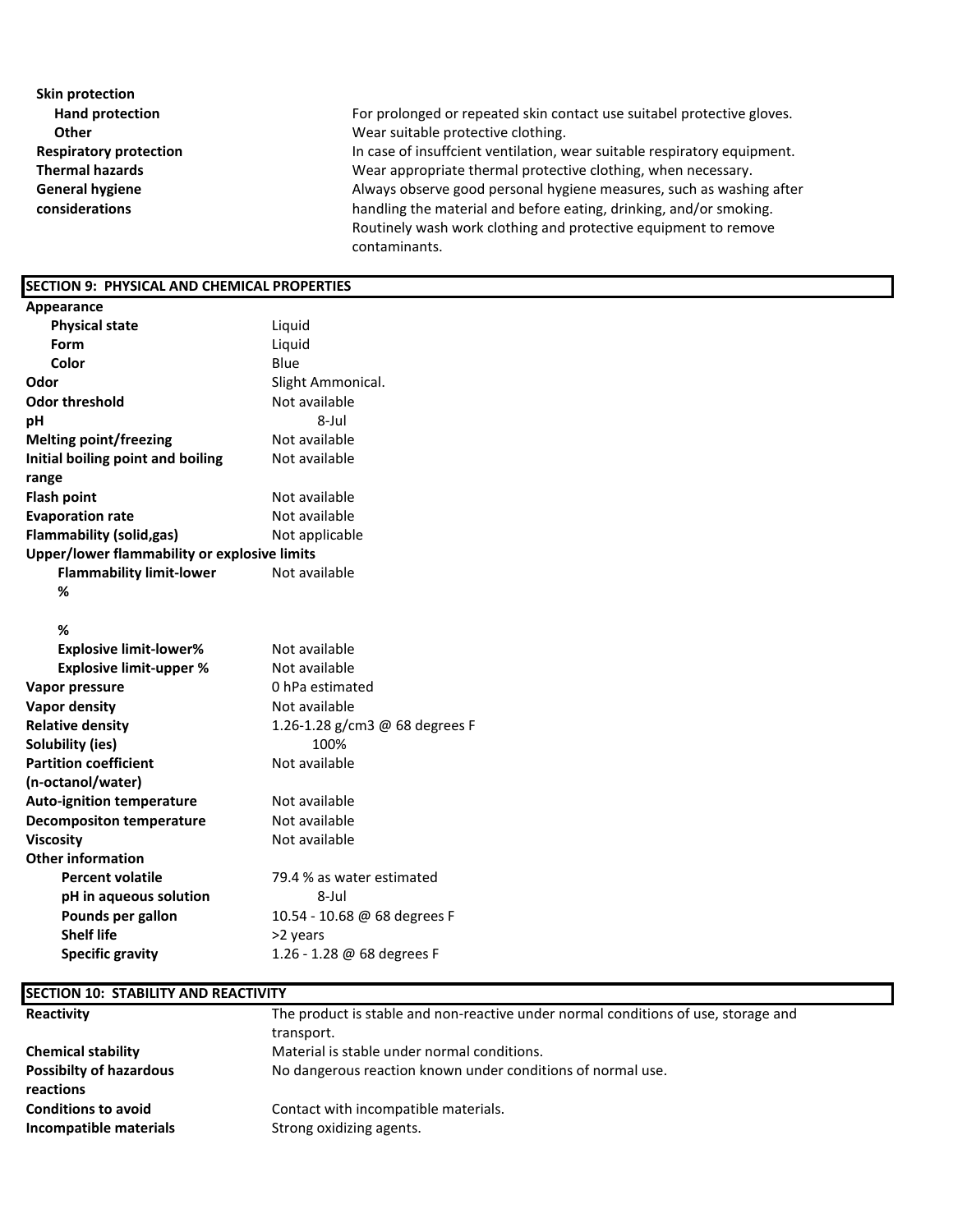# **products**

| SECTION 11: TOXICOLOGICAL INFORMATION                                    |                                                                                           |  |  |
|--------------------------------------------------------------------------|-------------------------------------------------------------------------------------------|--|--|
| Information on likely routes of exposure                                 |                                                                                           |  |  |
| <b>Inhalation</b>                                                        | Due to lack of data the classification is not possible.                                   |  |  |
| <b>Skin contact</b>                                                      | Due to lack of data the classification is not possible.                                   |  |  |
| Eye contact                                                              | Due to lack of data the classification is not possible.                                   |  |  |
| Ingestion                                                                | Due to lack of data the classification is not possible.                                   |  |  |
| Symptoms related to the                                                  | Direct contact with eyes may cause temporary irritation.                                  |  |  |
| physical, chemical and                                                   |                                                                                           |  |  |
| toxicological                                                            |                                                                                           |  |  |
| characteristics                                                          |                                                                                           |  |  |
| Information on toxicological effects                                     |                                                                                           |  |  |
| <b>Acute toxicity</b>                                                    | Not available                                                                             |  |  |
| Skin corrosion/irritation                                                | Due to lack of data the classification is not possible.                                   |  |  |
| Serious eye damage/eye                                                   | Due to lack of data the classification is not possible.                                   |  |  |
| irritation                                                               |                                                                                           |  |  |
| Respiratory or skin sensitization                                        |                                                                                           |  |  |
| <b>Respiratory sensitization</b>                                         | Due to lack of data the classification is not possible.                                   |  |  |
| <b>Skin sensitization</b>                                                | Due to lack of data the classification is not possible.                                   |  |  |
| <b>Germ cell mutagenicity</b>                                            | No data available to indicate product or any components present at greater the 0.1% are   |  |  |
|                                                                          | mutagenic or genotoxic.                                                                   |  |  |
| Carcinogenicity                                                          | Due to lack of data the classification is not possible.                                   |  |  |
| <b>Reproductive toxicity</b>                                             | Due to lack of data the classification is not possible.                                   |  |  |
| Specific target organ                                                    | Due to lack of data the classification is not possible.                                   |  |  |
| toxicity - single exposure                                               |                                                                                           |  |  |
| Specific target organ                                                    | Due to lack of data the classification is not possible.                                   |  |  |
| toxicity - repeated exposure                                             |                                                                                           |  |  |
| <b>Aspiration hazard</b>                                                 | Due to lack of data the classification is not possible.                                   |  |  |
| <b>Further information</b>                                               | This product has no known adverse effect on human health.                                 |  |  |
| SECTION 12: ECOLOGICAL INFORMATION                                       |                                                                                           |  |  |
|                                                                          |                                                                                           |  |  |
| <b>Ecotoxicity</b>                                                       | The product is not classified as environmentally hazardous. However, this does not        |  |  |
|                                                                          | exclude the possibility that large or frequent spills can have harmful or damaging effect |  |  |
|                                                                          | on the environment.                                                                       |  |  |
| <b>Components</b>                                                        | <b>Test Results</b><br><b>Species</b>                                                     |  |  |
| Tetraammonium Ethylenediaminetetraacetate (CAS 22473-78-5)               |                                                                                           |  |  |
| Aquatic                                                                  |                                                                                           |  |  |
| Fish                                                                     | Bluegill (Lepomis macrochirus)<br><b>LC50</b><br>623 - 795 mg/l, 96 hours                 |  |  |
|                                                                          |                                                                                           |  |  |
|                                                                          | *Estimates for product may be based on additional component data not shown.               |  |  |
| <b>Persistence and degradability</b><br><b>Bioaccumulative potential</b> | No data is availabe on the degradability of this product.                                 |  |  |
|                                                                          | Not available.<br>Not available.                                                          |  |  |
| <b>Mobility in soil</b><br><b>Other adverse effects</b>                  |                                                                                           |  |  |
|                                                                          | No other adverse environmental effects (e.g. ozone depletion, photocheical ozone creation |  |  |
|                                                                          | potential, endocrine disruption, global warning potential) are expected from this         |  |  |
|                                                                          | componment.                                                                               |  |  |
| <b>SECTION 13: DISPOSAL CONSIDERATIONS</b>                               |                                                                                           |  |  |
| <b>Disposal instructions</b>                                             | Collect and reclaim or dispose in sealed containers at licensed wast disposal site.       |  |  |
| Hazardous waste code                                                     | The waste code should be assaigned in discussion between the user, the producer and the   |  |  |
|                                                                          | waste disposal company.                                                                   |  |  |
| Waste from residues/unused                                               | Dispose of in accordance with local regulations. Empty containers or liners may retain    |  |  |
| products                                                                 | some product residues. This material and its container mjust be disposed of in a safe     |  |  |
|                                                                          | manner (See: disposal instructions).                                                      |  |  |
| <b>Contaminated packaging</b>                                            | Since emptied containers may retain product residue, follow label warnings even after     |  |  |

container is emptied. Empty containers should be taken to an aproved waste handling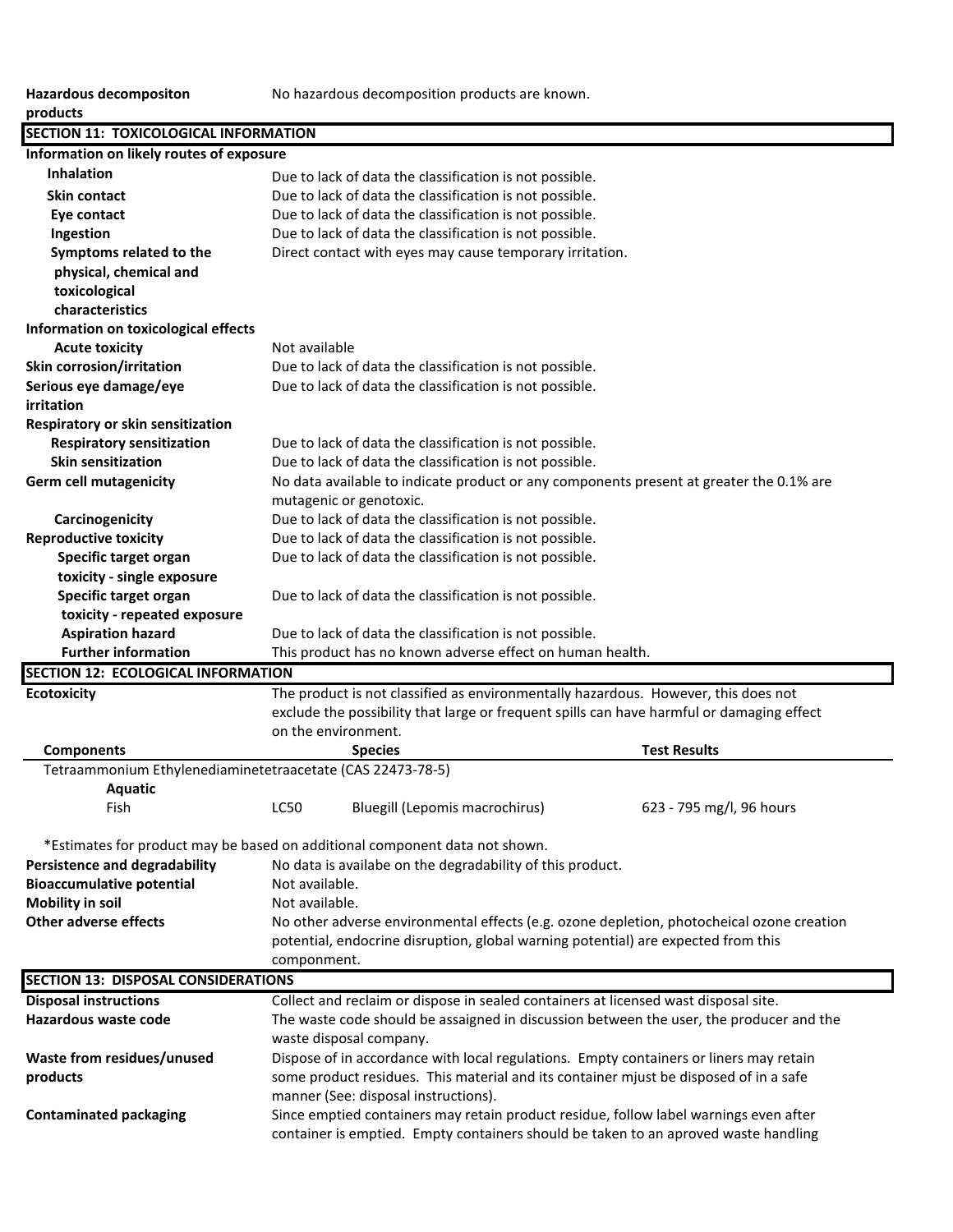site for recycling or disposal.

| <b>SECTION 14: TRANSPORT INFORMATION</b>      |                                                                                                                                     |  |  |
|-----------------------------------------------|-------------------------------------------------------------------------------------------------------------------------------------|--|--|
| <b>DOT</b>                                    |                                                                                                                                     |  |  |
|                                               | Not regulated as dangerous goods.                                                                                                   |  |  |
| <b>IATA</b>                                   |                                                                                                                                     |  |  |
|                                               | Not regulated as dangerous goods.                                                                                                   |  |  |
| <b>IMDG</b>                                   |                                                                                                                                     |  |  |
|                                               | Not regulated as dangerous goods.                                                                                                   |  |  |
| <b>SECTION 15: REGULATORY INFORMATION</b>     |                                                                                                                                     |  |  |
| <b>US federal regulations</b>                 |                                                                                                                                     |  |  |
|                                               | TSCA Section 12(b) Export Notivication (40 CFR 707, Subpt. D)                                                                       |  |  |
| Not regulated.                                |                                                                                                                                     |  |  |
|                                               | <b>CERCLA Hazardous Substance list (40 CFR 302.4)</b>                                                                               |  |  |
| Not listed.                                   |                                                                                                                                     |  |  |
| SARA 304 Emergency release notification       |                                                                                                                                     |  |  |
| Not regulated.                                |                                                                                                                                     |  |  |
|                                               | US OSHA Specifically Regulated Substances (29 CFR 1910.1001-1050)                                                                   |  |  |
| Not regulated.                                |                                                                                                                                     |  |  |
|                                               | <b>Superfund Amendments and Reauthorization Act of 186 (SARA)</b>                                                                   |  |  |
| <b>Hazard categories</b>                      | Immediate Hazard - No                                                                                                               |  |  |
|                                               | Delayed Hazard - No                                                                                                                 |  |  |
|                                               | Fire Hazard - No<br>Pressure Hazard - No                                                                                            |  |  |
|                                               | Reactivity Hazard - No                                                                                                              |  |  |
| <b>SARA 302 Extremely hazardous substance</b> |                                                                                                                                     |  |  |
|                                               | No                                                                                                                                  |  |  |
| SARA 311/312 Hazardous                        | No                                                                                                                                  |  |  |
| chemical                                      |                                                                                                                                     |  |  |
| <b>Other federal regulations</b>              |                                                                                                                                     |  |  |
|                                               | Clean Air Act (CAA) Section 112 Hazardous Air Pollutants (HAPs) List                                                                |  |  |
|                                               | Not regulated                                                                                                                       |  |  |
|                                               | Clean Air Act (CAA) Section 112r Accidental Release Prevention (40 CFR 68.130)                                                      |  |  |
|                                               | Not regulated                                                                                                                       |  |  |
|                                               | <b>Safe Drinking Water Act</b><br>Not regulated                                                                                     |  |  |
| (SDWA)                                        |                                                                                                                                     |  |  |
|                                               | Drug Enforcement Administration (DEA). List 2, Essential Chemicals (21 CFR 1310.02(b) and 1310.04(f)(2)<br>and Chemical Code Number |  |  |
|                                               | Not listed.                                                                                                                         |  |  |
| <b>Food and Drug</b>                          | Not regulated.                                                                                                                      |  |  |
|                                               | <b>Administration (FDA)</b>                                                                                                         |  |  |
| <b>US state regulations</b>                   |                                                                                                                                     |  |  |
|                                               |                                                                                                                                     |  |  |
|                                               |                                                                                                                                     |  |  |
|                                               | <b>US. California Propositon 65</b>                                                                                                 |  |  |
|                                               | Not listed.                                                                                                                         |  |  |

For more information go to www.P65Warnings.ca.gov.

|  | <b>ISECTION 16: OTHER INFORMATION. INCLUDING DATE OF PREPERATION OR LAST REVISION</b> |  |
|--|---------------------------------------------------------------------------------------|--|
|  |                                                                                       |  |